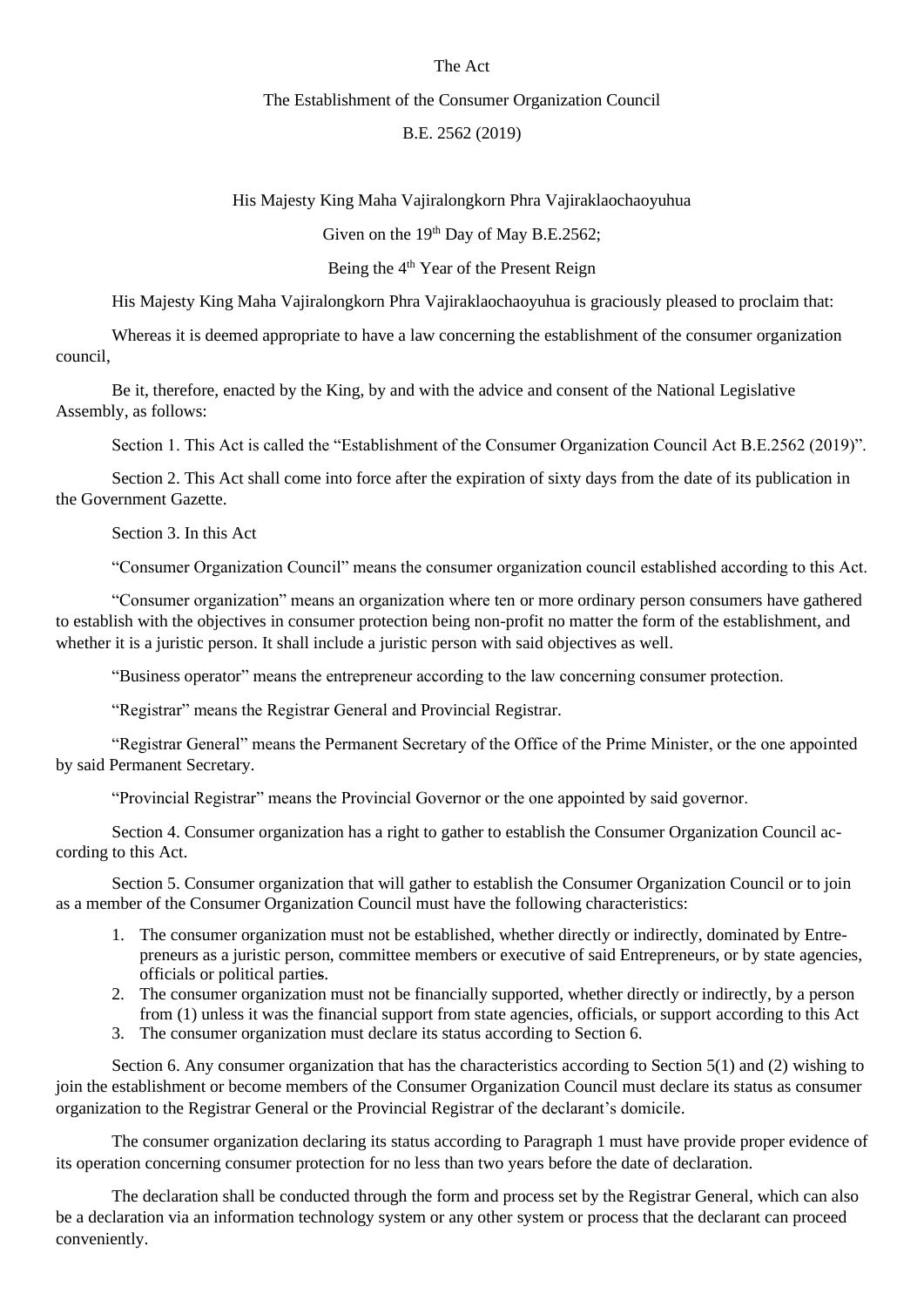The form and process set according to Paragraph 3 must not generate any unnecessary step and takes into account comments from consumer organization.

Upon receiving the declaration and finding that the consumer organization has fulfilled the characteristics according to Section 5, the Registrar General or the Provincial Registrar who received the declaration shall provide a proof of declaration to the declarant The Registrar General shall announce the declaration to general public via the information technology system or any other system or method that the general public can access with convenience.

Section 7. The Permanent Secretary of the Office of the Prime Minister or the person appointed by said Permanent Secretary shall act as the Registrar General with duty to receive the declaration of the consumer organization status throughout the Kingdom along with other duties according to this Act.

The Provincial Governor or the person appointed by said governor shall act as Provincial Registrar with duty to receive the declaration of the consumer organization status within that province, and when the declaration is received, the name of the consumer organization must be submitted to the Registrar General without delay so that the announcement can be made to general public according to Section 6 Paragraph 5.

Section 8. Any person finding that the consumer organization declarant according to Section 6 has not fulfilled characteristics according to Section 5 has the right to submit objections with evidence to the Registrar General.

Upon receiving the objections according to Paragraph 1, the Registrar General shall investigate and decide without delay. In the case where the Registrar General finds that the consumer organization has not fulfilled characteristics according to Section 5, the Registrar General shall revoke the declaration and inform the complainant and the related consumer organization.

The decision of the Registrar General shall be final.

Section 9. The consumer organizations having fulfilled characteristics according to Section 5, numbering no less than 150 organizations, have the right to submit a joint letter to the Registrar General and declare themselves as founder of the establishment of the Consumer Organization Council.

After the declaration according Paragraph 1, the founder shall gather the consumer organizations that agree to join the establishment of the Consumer Organization Council, numbering no less than half of the consumer organizations that the Registrar General has announced the declaration according to Section 6 Paragraph 5, for the last time before the date of declaration according to Paragraph 1. The gathering must be concluded within ninety days since the date of declaration according to Paragraph 1.

In the operation according to Paragraph 2, the founder may request the Registrar General to announce an invitation for the consumer organizations to present their agreement to join to the Registrar General in place of the founder.

When the founder gathers all necessary consumer organizations within the time set according to Paragraph 2, they shall notify the Registrar General with the evidence of agreement to join from the consumer organizations. When the Registrar General has received the notification and has verified all authenticity, the Registrar General shall announce the establishment of the Consumer Organization Council in the Government Gazette and via the information technology system.

In the case where the Registrar General has announced the invitation according to Paragraph 2, the Registrar General shall verify the authenticity and announce the establishment of the Consumer Organization Council according to Paragraph 4.

The Registrar General shall conclude the announcement of the establishment of the Consumer Organization Council within thirty days since the notification of the date of declaration or the day all necessary consumer organizations were gathered according to Paragraph 5.

The consumer organizations having submitted the joint letter according to Paragraph 1 or agree to join according to Paragraph 2 may not remove their name and submit a joint letter with other founders or agree to join the establishment of other consumer organization councils, unless the establishment of the Consumer Organization Council does not take place within the timeframe set at the beginning.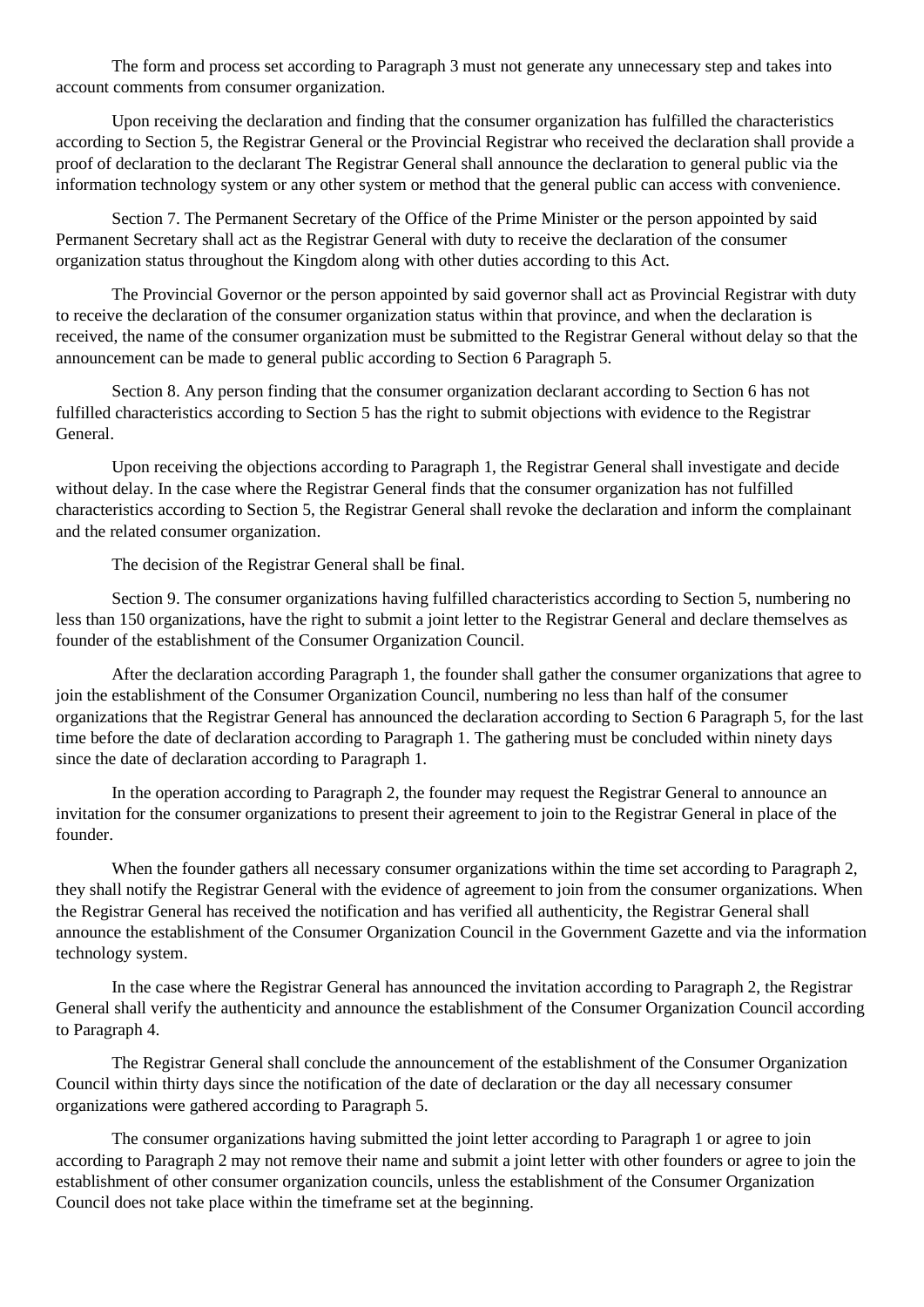Section 10. The Consumer Organization Council established according to Section 9 shall be a juristic person with objectives in consumer protection in every aspect and other missions according to the provision of this Act. It shall be deemed that the consumer organizations as founder and those that submitted their names in agreement to join the establishment of the Consumer Organization Council according to Section 9 be are the members of the Consumer Organization Council since the announcement date of the establishment of the Consumer Organization Council.

The consumer organization council shall be independent, not under the mandate or dominance or order, whether directly or indirectly, from state agencies, officials, political parties, Business operator, or the staff or employees of the Business operator.

Section 11. When there is an establishment of the Consumer Organization Council according to Section 9, the founder shall draft the statute of the Consumer Organization Council and call for a meeting of the members within thirty days since the announcement date of the establishment in the Government Gazette to proceed with the following activities:

- 1. Set the statute of the Consumer Organization Council
- 2. Elect a president and a policy committee of the Consumer Organization Council
- 3. Set up the policy, guidelines, or plans concerning consumer protection
- 4. Other activities deemed fit by the founder

Section 12. The statute of the Consumer Organization Council has to include at least the following:

- 1. objectives of the Consumer Organization Council
- 2. guidelines in maintaining the independence according to Section 10
- 3. structure of the administration, which must at least have the policy committee comprising of a chairperson, vice chairpersons, and policy committee members as specified, and the qualities, forbidden characteristics, term of office and termination of office, and recruiting process of the policy committee, where the policy committee members have to at least consist of experts from various fields according to Section 13 and representatives of the consumer organization from different areas. An administrative committee may or may not be created in this regard.
- 4. structure of the organization, which must at least have the Consumer Organization Council office and provincial office, which can be founded in every province or some as deemed appropriate, as well as the administration process of the Consumer Organization Council, which must include at least a Consumer Organization Council office secretary as head of the office and the administration process for the provincial office as well as the authorized representatives of the Consumer Organization Council
- 5. Regulations and process in accepting consumer organizations as members and the rights, duties, and benefits of members. The regulations and process in accepting members must not obstruct consumer organizations with the complete qualifications from becoming members.
- 6. The ethics and control of the operation to be ethical, and punishment in the case where there is a violation of ethics
- 7. The registration fees, dues, and service charges that shall be collected from members or outsiders
- 8. Accounting and finances, audit, and assessment of performance of the Consumer Organization Council
- 9. Hiring and appointing of staff, revokement and the specification of positions, rate of salary, remuneration and bonus, as well as staff rules, discipline, punishments and procedure of complaint

The statute of the Consumer Organization Council must be submitted to the Registrar General and announced via electronic media, information technology systems, or other systems and methods that the general public can access conveniently.

Section 13. The Consumer Organization Council policy committee has to at least consist of experts in the following fields:

- (1) Finance and banking
- (2) Transportation and vehicles
- (3) Real estate and residences
- (4) Food, medicine, and health products
- (5) Health services
- (6) General goods and services
- (7) Communication and telecommunication
- (8) Public services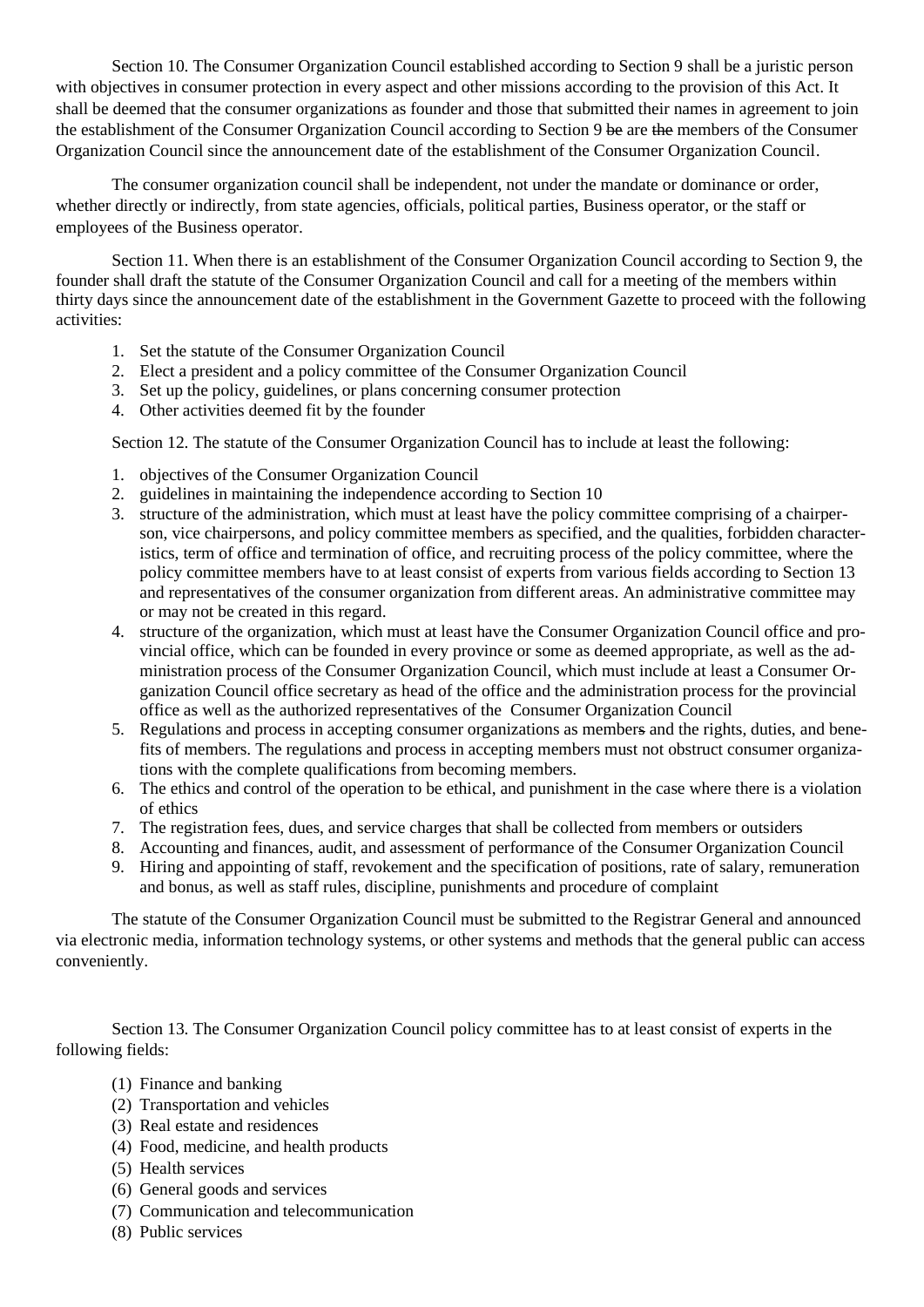Section 14. The Consumer Organization Council, other than having the authority to operate according to the objectives established, as the representatives of consumers, also has the authority to operate on the following:

- (1) Protect and defend the rights of consumers as well as presenting policies concerning consumer protection to the Council of Ministers or related state agencies.
- (2) Support and proceed to examine, keep track, and monitor problems with goods and services; report or advertise information or alert of danger concerning goods or services that may affect the rights of consumers or may cause damage or detriment to the consumers. The names of the goods and services or the Entrepreneur may also be disclosed.
- (3) Report the actions or lack of actions that affect the rights of the consumers to the State agencies or other responsible organizations and inform the public.
- (4) Support and assist consumer organizations in protecting the interests of the consumers to be efficient and trustworthy as well as supporting the gathering of consumer organizations at the provincial or regional level, in accordance with the statute of the Consumer Organization Council.
- (5) Support education and research for the benefit of the operation to protect and defend the rights of consumers
- (6) Support and assist members in the mediation or compromise of the dispute concerning the violation of consumer rights, before and during the court case
- (7) Prosecute in cases concerning the violation of consumer rights as deemed appropriate or when request or assist in a litigation where a consumer or a consumer organization is being sued for exercising their rights as a consumer, or in place of the consumer as the case may be, and in this regard shall have the authority to compromise as well.
- (8) Arrange or gather and publish information concerning the goods or services that may be useful for the consumers to decide on the purchase of the goods or services in the way that the public can access conveniently

The operation according to (1), (2), (3), (7) or (8), if committed in good faith, the Consumer Organization Council shall be acquitted.

In the case where a state agency receives the report according to (3), the results shall be notified to the Consumer Organization Council within sixty days from the receiving date.

In the operation according to (7), the Consumer Organization Council shall have the authority to prosecute in the civil case, criminal case, administrative case, and consumer case in the same manner as the victim, according to the law on the civil procedure, criminal procedure, administrative case procedure, and consumer case procedure, as well as the party, according to the administrative procedure. When the court has ruled that the Business operator has violated or breached the contract of the consumer, the court shall order the Business operator to pay the expense and the compensation to the Consumer Organization Council in an amount no less than 25% but no more than half of the damages and compensation the court has fixed for the Business operator to pay to the consumer, unless the Consumer Organization Council can prove that the expense is greater than that. In that case, the court shall order the Entrepreneur to pay according to said amount.

Section 15. It shall be a duty of The Consumer Organization Council to arrange for a meeting of members and interested general consumers at least once a year in order to report the performance of the Consumer Organization Council and to take in comments and suggestions that will be beneficial to consumer protection and improvement of the performance of the Consumer Organization Council.

Section 16. It shall be a duty of The Office of the Permanent Secretary of the Office of the Prime Minister to present to the Council of Ministers for consideration of the allocation of the annual subsidy as a payoff to the Consumer Organization Council, as suggested by the Consumer Organization Council.

In allocating the subsidy according to Paragraph 1, the Council of Ministers shall allocate it sufficiently for the independent operation of the Consumer Organization Council.

In the case where the Consumer Organization Council is of the opinion that the amount allocated by the Council of Ministers is not enough for the operation according to Paragraph 2, the Consumer Organization Council may submit a letter requesting that the Council of Ministers review the matter in order to be allocated the sufficient amount.